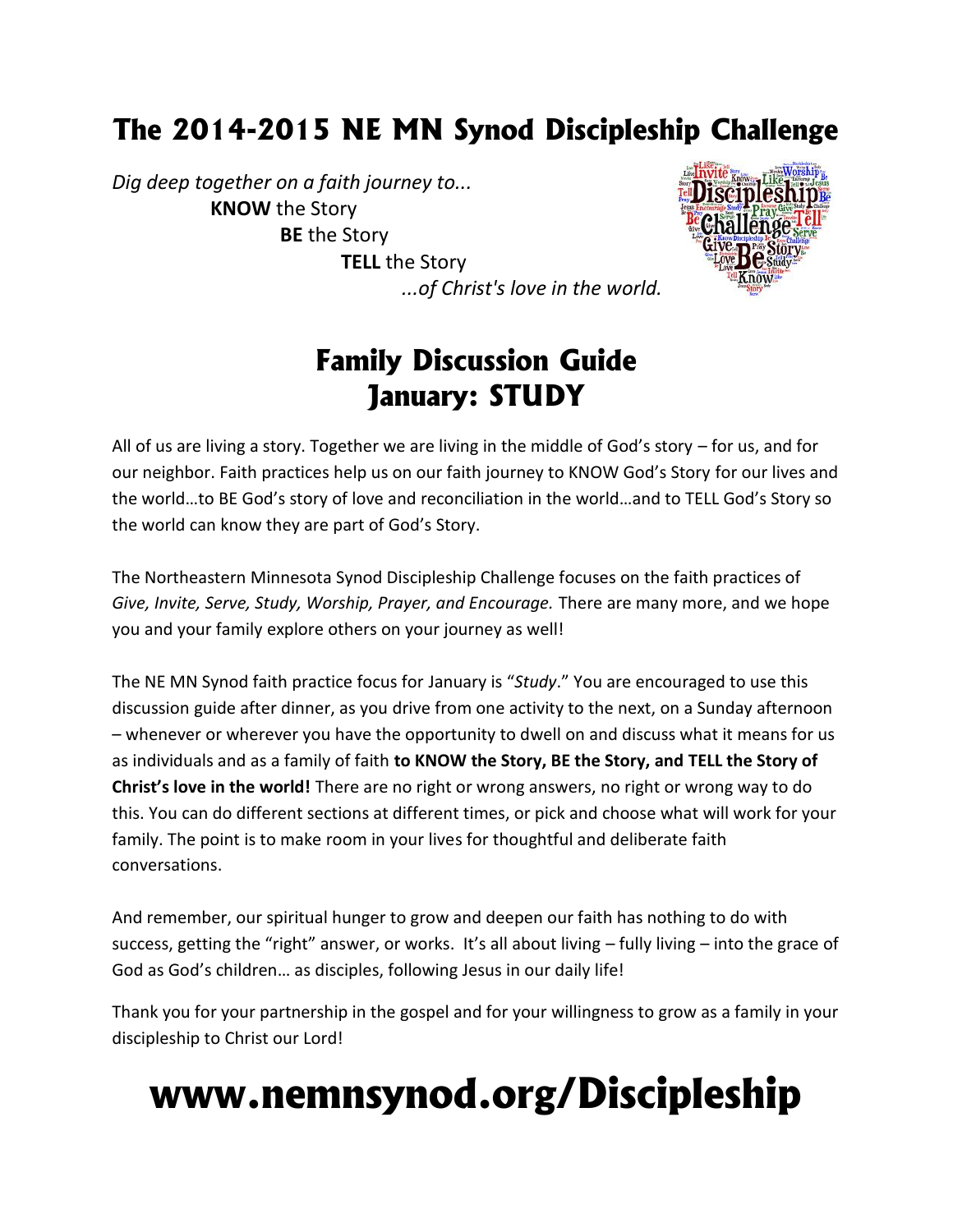## **NE MN Synod Discipleship Challenge:**

### **KNOW…BE…TELL the Story! January 2015 Family Discussion Guide: STUDY**

### **KNOW the Story:** *How is the faith practice "study" part of God's Story?*

Read Luke 2:41-52 as a family:

*<sup>41</sup>Now every year his parents went to Jerusalem for the festival of the Passover. <sup>42</sup>And when he was twelve years old, they went up as usual for the festival. <sup>43</sup>When the festival was ended and they started to return, the boy Jesus stayed behind in Jerusalem, but his parents did not know it. <sup>44</sup>Assuming that he was in the group of travelers, they went a day's journey. Then they started to look for him among their relatives and friends. <sup>45</sup>When they did not find him, they returned to Jerusalem to search for him. <sup>46</sup>After three days they found him in the temple, sitting among the teachers, listening to them and asking them questions. <sup>47</sup>And all who heard him were amazed at his understanding and his answers.*

Consider: What is Jesus doing in this story?

At a young age Jesus is found in the temple listening and learning about the Word of God. No matter what our age we are called to "study" the word of God – to listen, to ask questions, and to consider how we understand God's word.

#### **BE the Story:** *How has the faith practice "study" been part of my Story, my faith journey?*

Share your answers:

What do you think of when you hear the word "study"? How does the world "study" make you feel? Excited? Bored?

Activity:

Give each reader the word "STUDY" and see how many words they can make from the letters in study in one minute. Have non-readers become cheerleaders.

Share the words you made.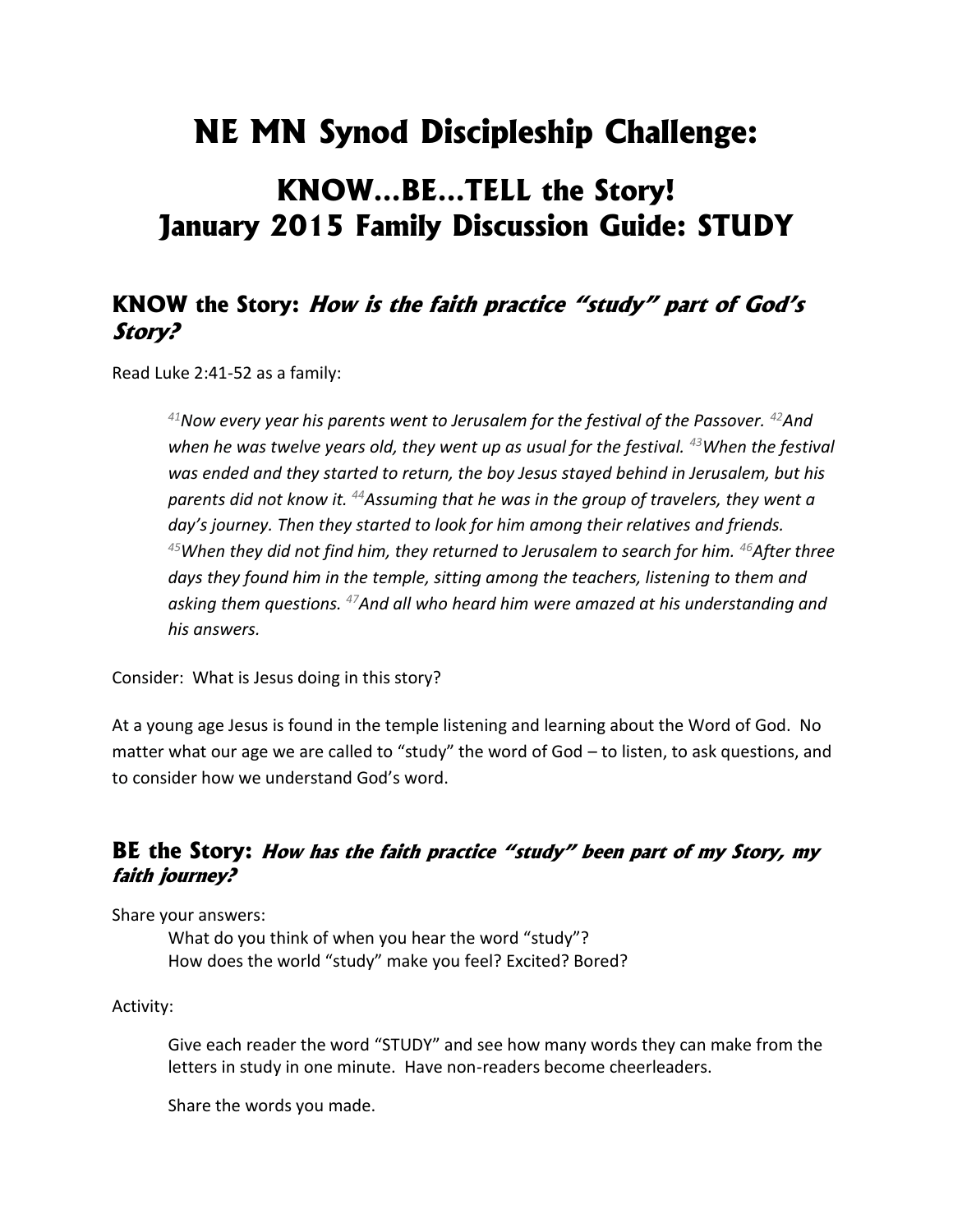Two of the words we can make from the word study are "dusty" and "duty". Too often when we hear the word "study" we think of *dusty* old books that we must read and learn from out of *duty*. We hear "study" and think "boring".

"Study", as an act of discipleship, should not be dreaded and boring. We are called to "study" the "alive and active" Word of God.

Read Hebrews 4:12-

*For the word of God is alive and active.*

Study Activity:

Gather around a table with a Children's Bible and the cut out "Word Alive" cards. Lay the six cards mixed up and upside down at the center of the table. You will also need playdoh or clay, paper and pencils or markers,

Have the one person select a story from the Children's Bible to "study", or simply let the Bible fall open and see where it lands. Decide if you will play in teams or independently.

Each player or team then draws a "Word Alive" card. Read the story and give each team 5-10 minutes to complete the task listed on their card.

Make it – make a playdoh representation of what you hear in the text. *(You may also substitute legos, or other building supplies for this card.)*

Sing it – write a minimum of a four line "chorus" about the story you have read to sing to the group.

Draw it – draw a picture illustrating what you heard from the text.

Quiz it – write 5-10 trivia questions about the story to ask your family.

Act it – prepare to physically act out the story you have read without using words.

Free pick – you choose which of the cards you will do.

When time has expired go around the group and share what you have done. Have fun "studying" God's word.

After everyone has shared, think of Jesus in the temple and discuss:

Jesus Listened: What did you hear happening in this text? What did you "hear" through the creations, the drawings, the singing, the quizzes, and the acting?

Jesus Asked Questions: What questions do you have after working with this text? What questions did you have as you were making or seeing other's creation, drawing, song, quiz, or acting?